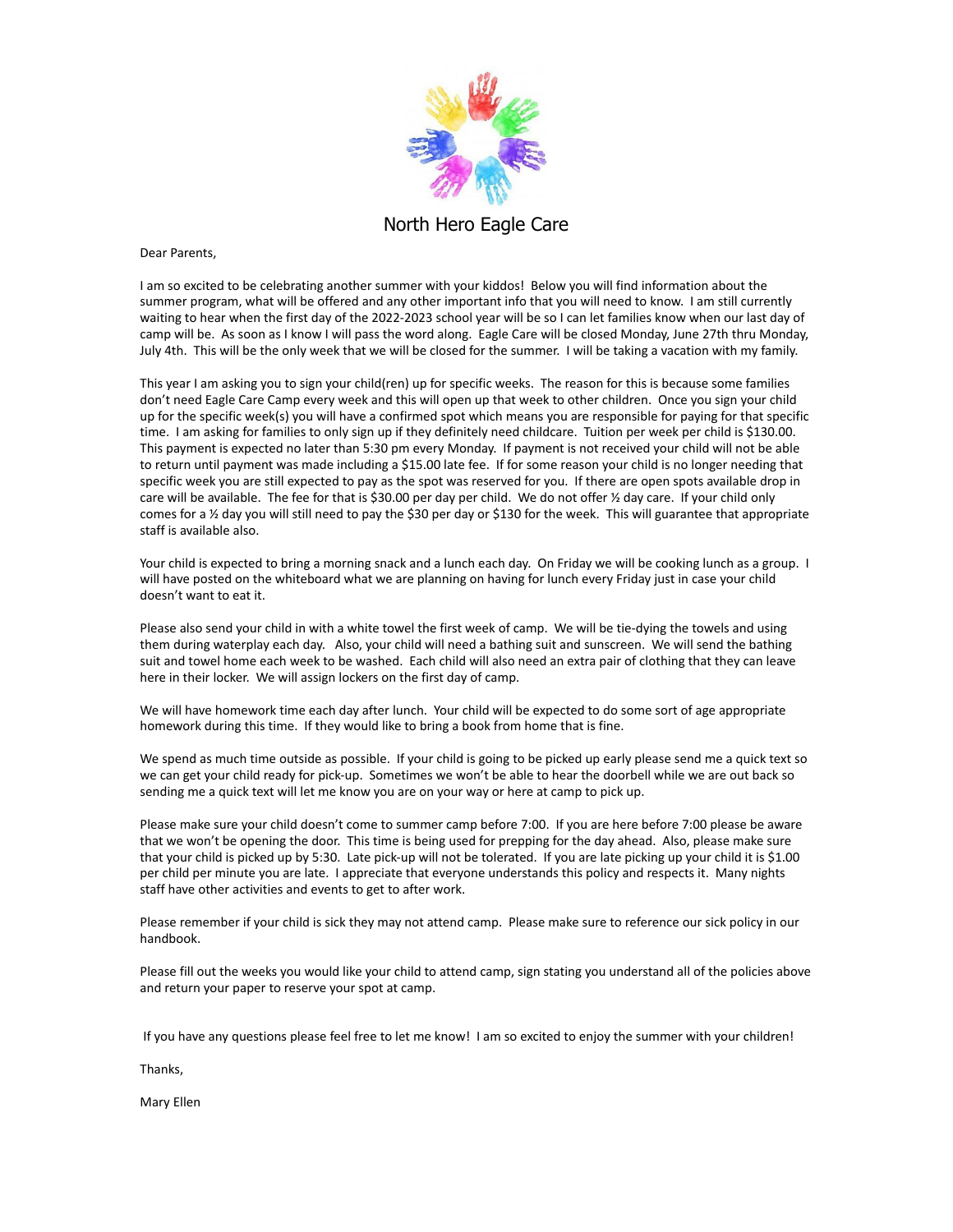

## North Hero Eagle Care

## Eagle Care Summer Camp 2019

| Week 1: June 15th-June 17thst- Getting to Know You                            |
|-------------------------------------------------------------------------------|
|                                                                               |
|                                                                               |
| Week 2: June 20th thru June 24th- Cooking Week                                |
|                                                                               |
|                                                                               |
| Week 3: June 27th thru July 4th-EAGLE CARE CLOSED                             |
| Week 4: July 5th thru July 8th- Bike Week                                     |
|                                                                               |
|                                                                               |
| Week 5: July 11th thru July 15th- Crafting Week                               |
|                                                                               |
|                                                                               |
| Week 6: July 18th thru July 22nd- Science Week                                |
| Child's Name: The Child's Name: The Child's Name: The Child's Name: The Child |
| Child's Name: The Child's Name: The Child's Name: The Child's Name: The Child |
| Week 7:July 25th thru July 29th- Minute to Win It Week                        |
|                                                                               |
|                                                                               |
| Week 8: August 1st thru August 5th-Summer Games Week                          |
|                                                                               |
|                                                                               |
| Week 9: August 8th thru August 12th- End of the Summer Celebration Week       |
|                                                                               |
|                                                                               |